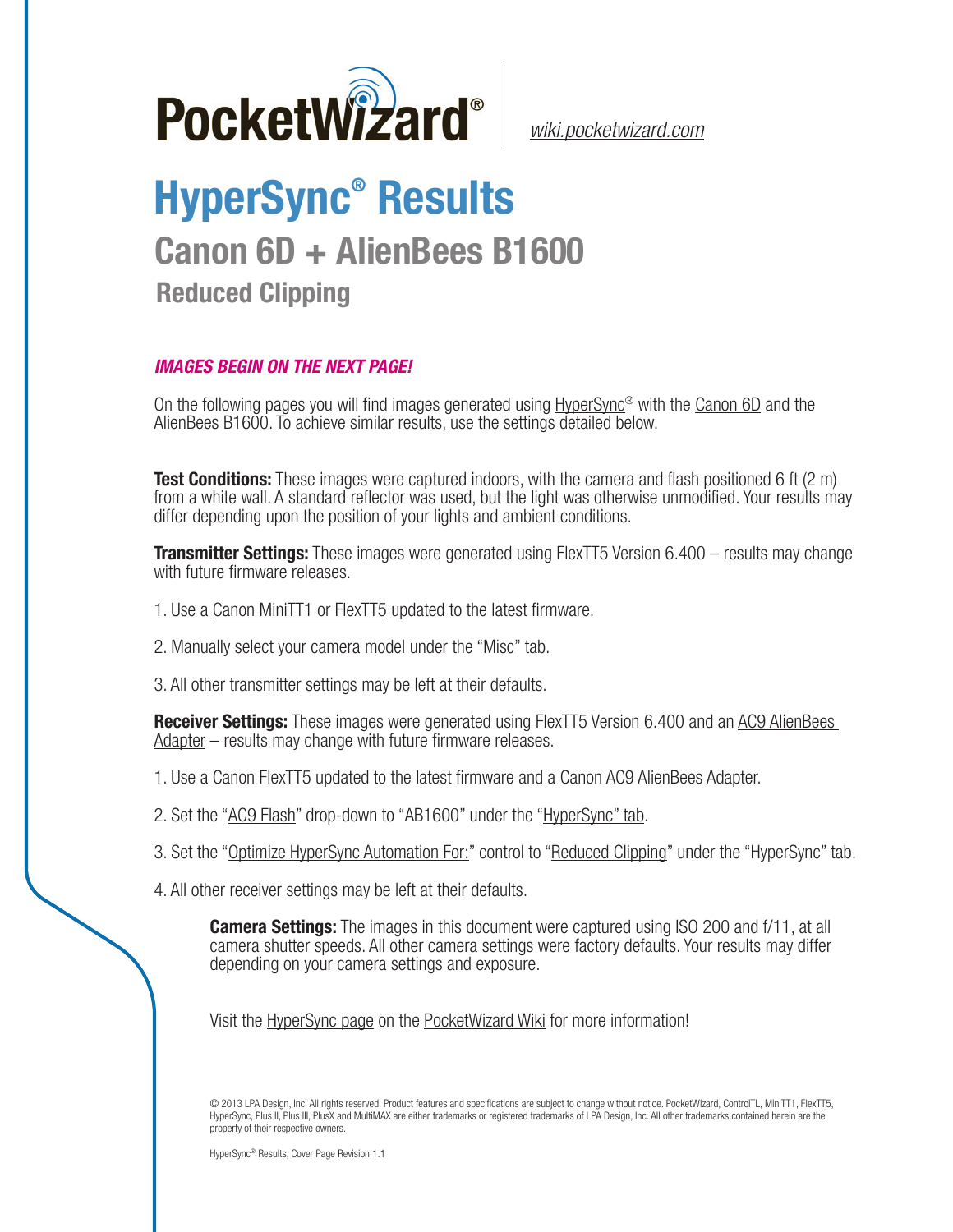

Canon 6D, AlienBees B1600, +3 (Full Power) Optimize HyperSync Automation For: Reduced Clipping PDF Revision 1.1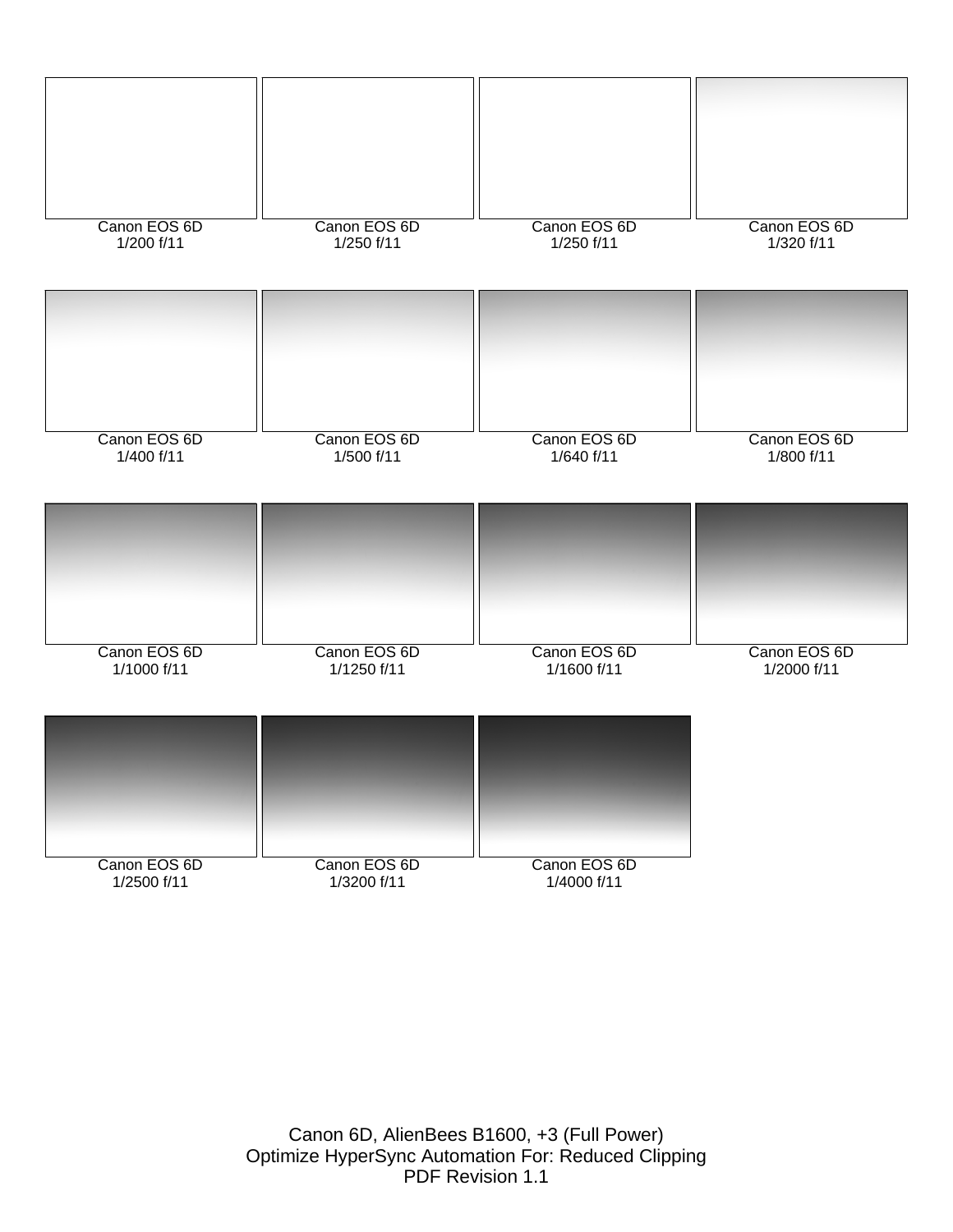

Canon 6D, AlienBees B1600, +2 (1/2 Power) Optimize HyperSync Automation For: Reduced Clipping PDF Revision 1.1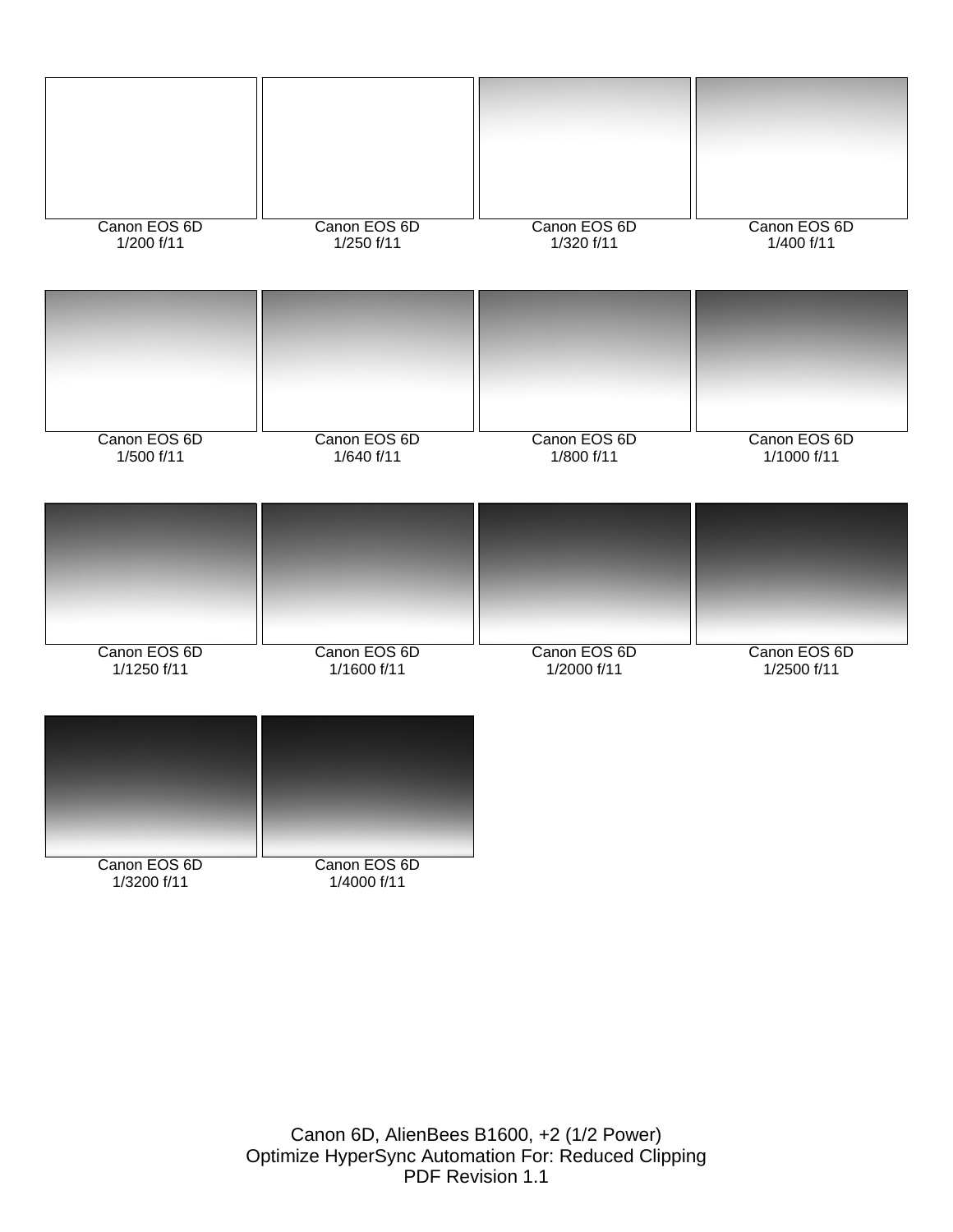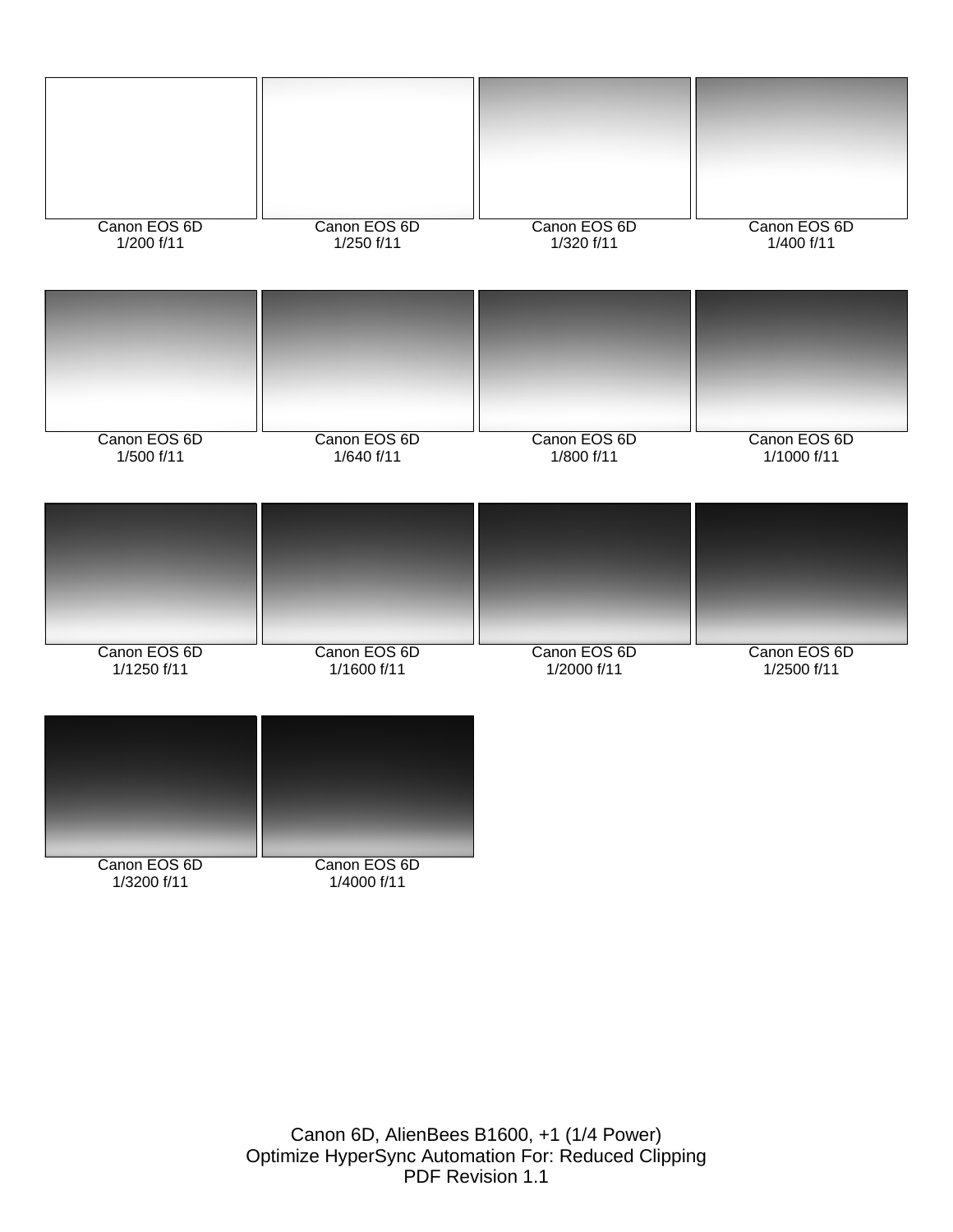

Canon 6D, AlienBees B1600, +0 (1/8 Power) Optimize HyperSync Automation For: Reduced Clipping PDF Revision 1.1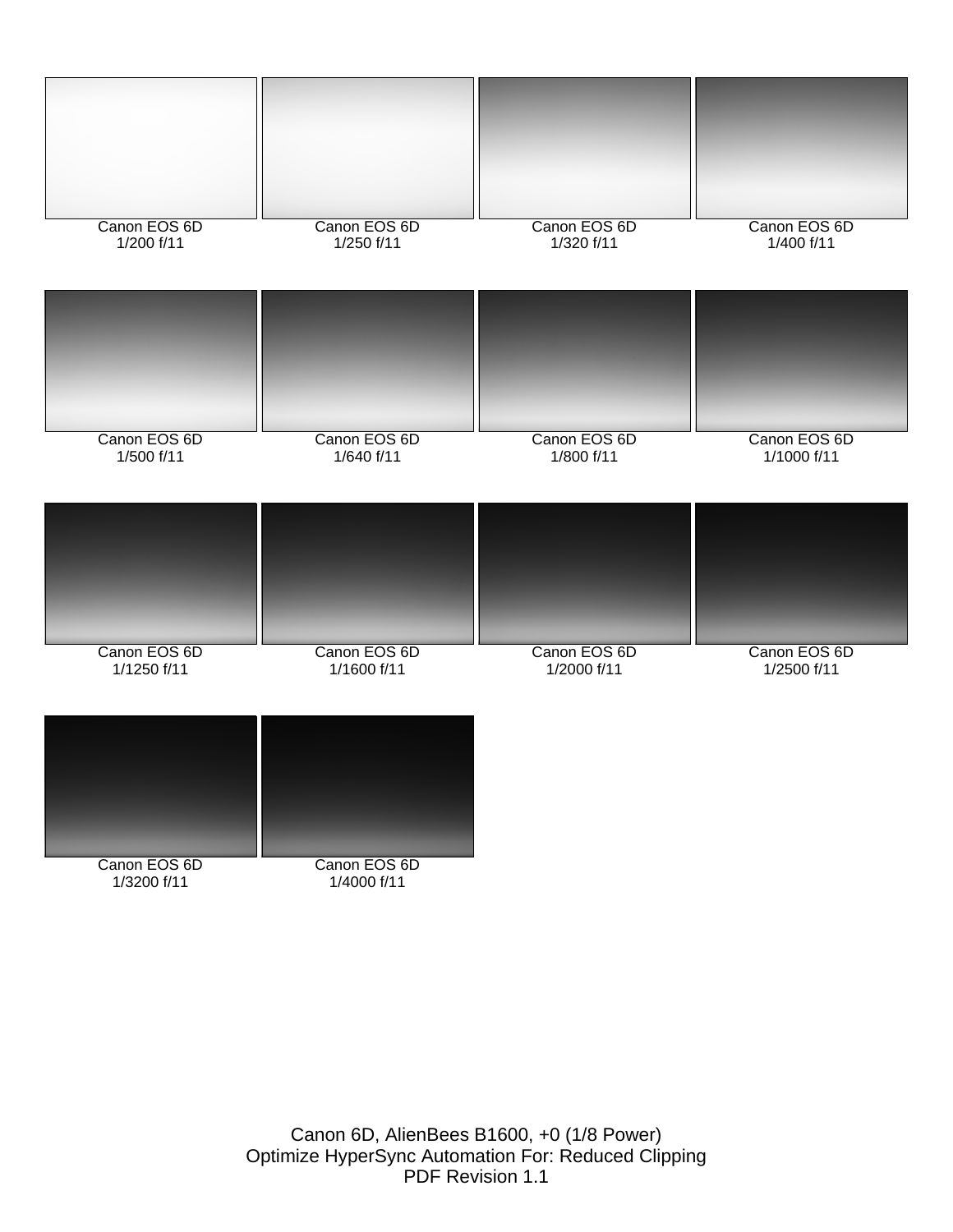

Canon 6D, AlienBees B1600, -1 (1/16 Power) Optimize HyperSync Automation For: Reduced Clipping PDF Revision 1.1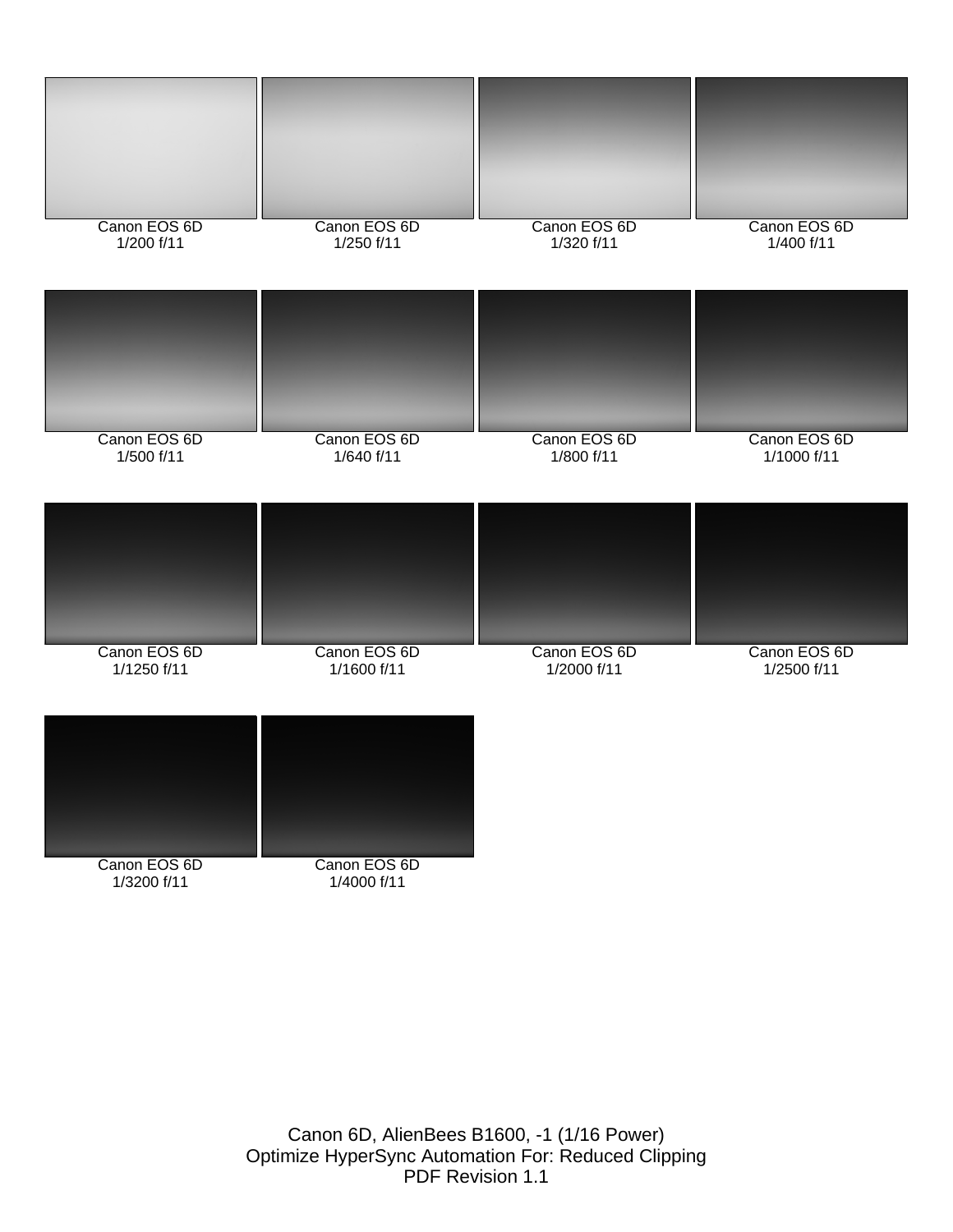

Canon 6D, AlienBees B1600, -2 (1/32 Power) Optimize HyperSync Automation For: Reduced Clipping PDF Revision 1.1